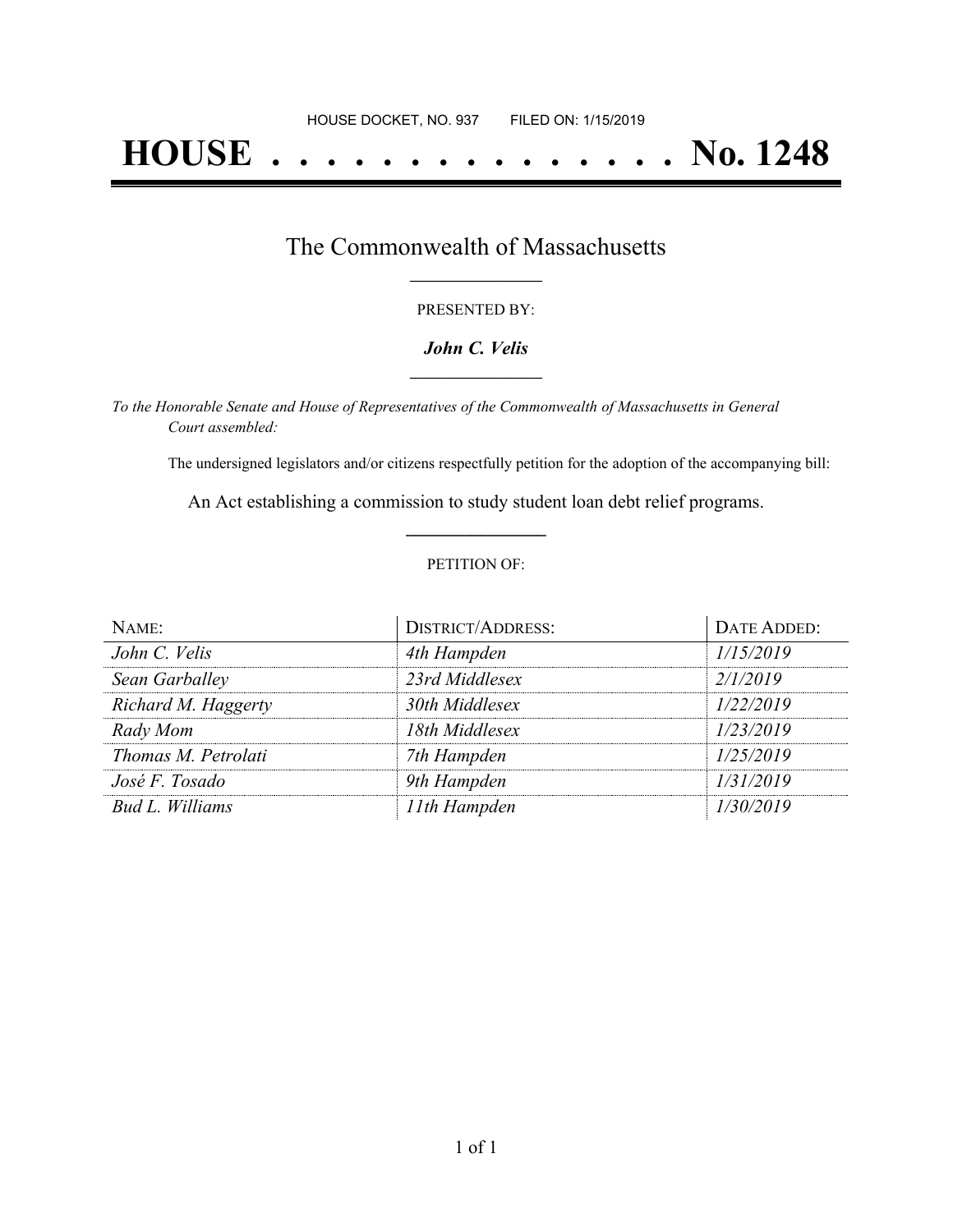## **HOUSE . . . . . . . . . . . . . . . No. 1248**

By Mr. Velis of Westfield, a petition (accompanied by bill, House, No. 1248) of John C. Velis and others for an investigation by a special commission (including members of the General Court) relative to student load debt. Higher Education.

### [SIMILAR MATTER FILED IN PREVIOUS SESSION SEE HOUSE, NO. *3005* OF 2017-2018.]

## The Commonwealth of Massachusetts

**In the One Hundred and Ninety-First General Court (2019-2020) \_\_\_\_\_\_\_\_\_\_\_\_\_\_\_**

**\_\_\_\_\_\_\_\_\_\_\_\_\_\_\_**

An Act establishing a commission to study student loan debt relief programs.

Be it enacted by the Senate and House of Representatives in General Court assembled, and by the authority *of the same, as follows:*

1 SECTION 1. (a) The Massachusetts General Court shall initiate a commission to study

2 and draft policies to ease the burden of student loan debt on citizens on the Commonwealth.

3 (1) Said Commission shall have three members of the Massachusetts House of

4 Representatives, appointed by the Speaker of the House;

- 5 (2) Said Commission shall have three members of the Massachusetts Senate,
- 6 appointed by the President of the Senate;
- 7 (3) Said commission shall have two attorneys, admitted to the Massachusetts Bar,
- 8 who specialize in student loans for higher education;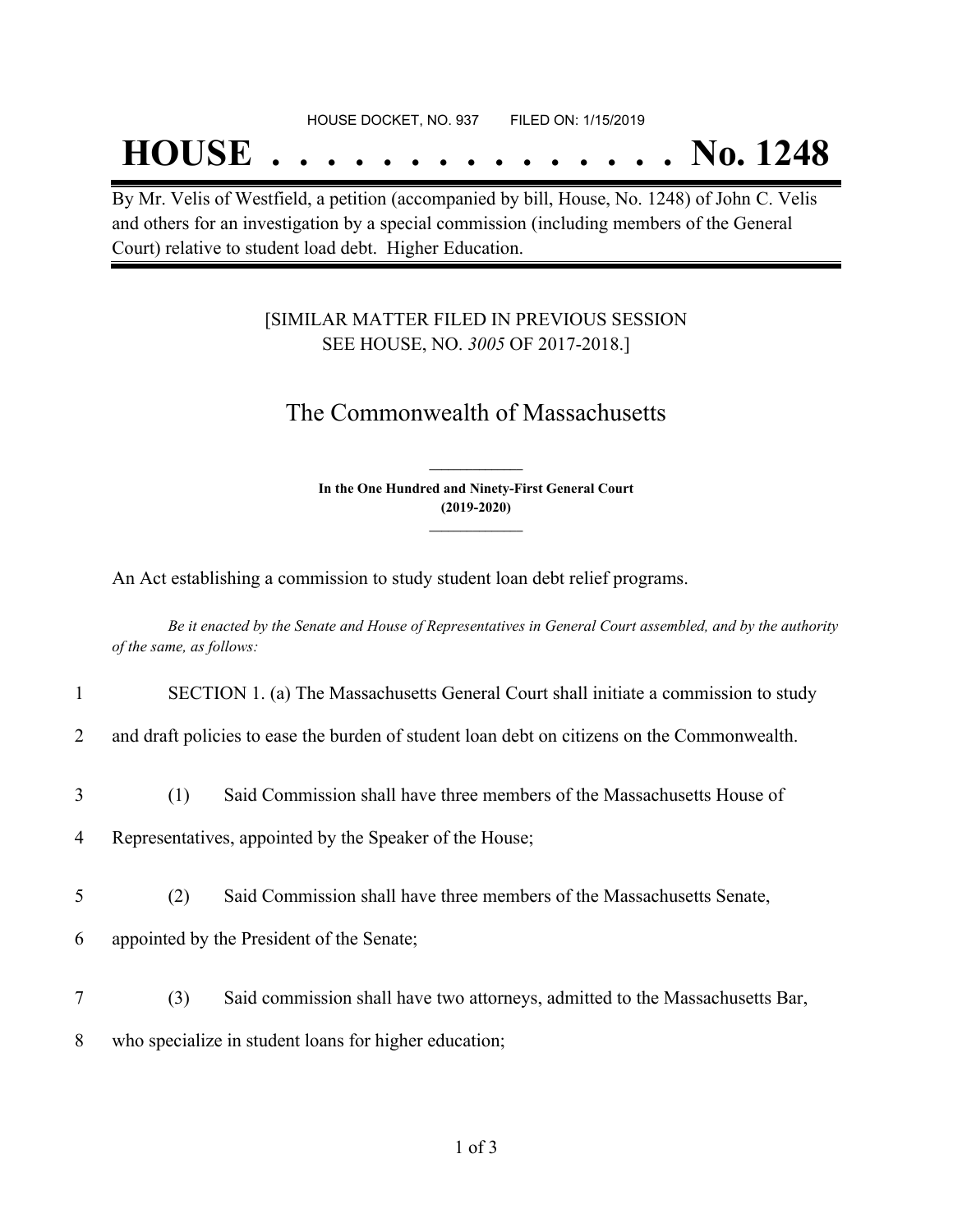(4) Said Commission shall have a representative from a consumer advocacy group, operating in Massachusetts, which has a history of advocating for student borrower protections; and

 (5) Said Commission shall have a representative from an association or advocacy group, operating in Massachusetts, which has a history of advocating on behalf of lenders and banks.

(b) The commission will specifically study

 (1) The economic impact of student loan debt on individuals and families in the Commonwealth;

 (2) The lending and refinancing programs currently run by the Massachusetts Educational Financing Authority and other private lenders;

 (3) The possibility of a new state-run refinancing program that can offer refinancing loans to borrowers with lower credit scores who cannot currently get their loans refinanced 22 through MEFA or private lenders;

 (4) Repayment Assistance Programs for borrowers in high-need professions and locations in the Commonwealth;

(5) Tax relief programs for borrowers of student loans in the Commonwealth; and

 (6) Any other programs or policies that would be beneficial for those working to repay student loan debt in the Commonwealth.

of 3